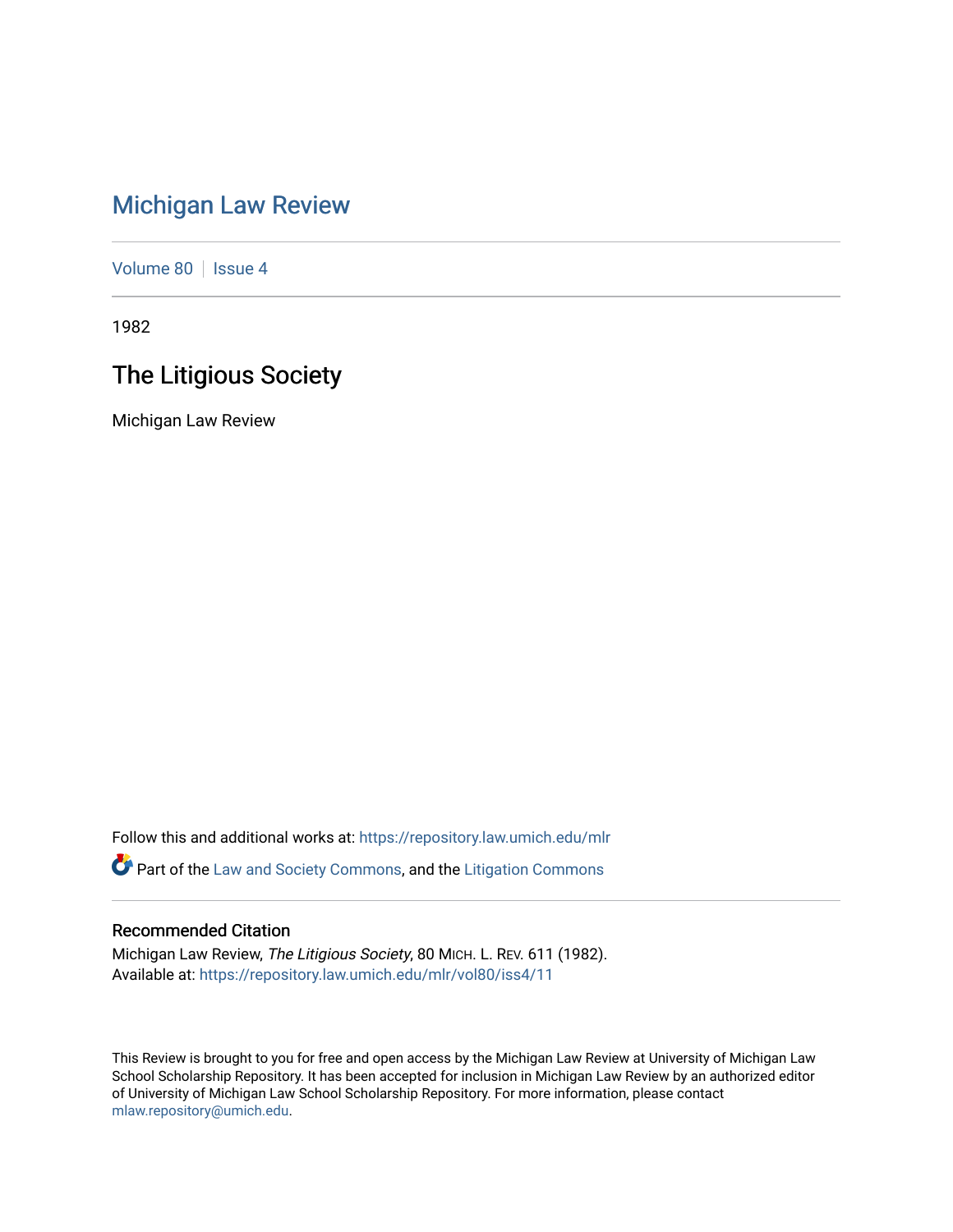THE LITIGIOUS SOCIETY. By *Jethro K Lieberman.* New York: Basic Books, Inc. 1981. Pp. xiv, 212. \$13.95.

The widely held perception that "[o]urs is a law-drenched age" (p. xi) has provided the impetus for Jethro Lieberman's *The Litigious Society*. One need not be a scholar to realize the validity of this perception. Indeed, the judiciary has often been criticized for contributing to a "legal explosion."<sup> $i$ </sup> Lieberman's effort is worthwhile, however, because he goes beyond mere criticism; the book is an interesting and valuable examination of the underlying causes and the consequences of America's increasing litigiousness.

Lieberman first discusses the "movement from contract to fiduciary"2 and its effect on our legal system (p. 20). Our social philosophy once extolled "individual self-reliance," but today we are increasingly concerned for the welfare of others  $(p. 19)<sup>3</sup>$ . The movement away from the classical liberal notion of caveat emptor, Lieberman argues, has profoundly altered the legal system. In particular, the simple rules that characterized contract law have been replaced by *fiduciary* rules. But these "fiduciary rules are far less capable of being translated into operationally precise terms. Standards, rather than rules, become the norm, and the resulting imprecision prompts litigation" (p. 21).

This movement toward standards, Lieberman notes, has also produced a new *type* of lawsuit. Increasingly, courts are faced with cases that differ dramatically from the "conventional"4 lawsuit in-

2. Lieberman uses the term "fiduciary" loosely. P. 20. In the strict sense, "fiduciary" is used to describe a special legally mandated relationship *(e.g.,* that of a trustee to a beneficiary). However, Lieberman feels that "it is possible to interpret much of the changing face of the law as an attempt to charge a variety of relationships with a fiduciary character." Pp. 20-21.

3. Lieberman is quick to point out that "[t]his change in the law does not repudiate individualism nor does it embrace wholesale a welfare state as that term is often employed." P. 19. Rather, in seeking the proper standards of care, we must determine "what set of guiding principles and what rules that flow from them will maximize both freedom to act and freedom from injurious consequences of those acts." P. 19.

4. Citing Professor Abram Chayes, Lieberman states that the "conventional" lawsuit has the following qualities: (1) it is bipolar; (2) it is retrospective; (3) the remedy sought depends on the right claimed; (4) the suit is self-contained; and (5) the judge is passive. P. 30. *See* 

<sup>1.</sup> Lieberman cites the following: Barton, *Behind the Legal Explosion,* 27 STAN. L. REV. 567 (1975); Rosenberg, *Contemporary Litigation in the United Stales,* in LEGAL INSTITUTIONS TODAY 152 (H. Jones ed. 1977); Manning, *Hyperlexis: Our National Disease*, 71 Nw. U. L. REV. 767 (1977); Footlock, *Too Much Law?,* NEWSWEEK, Jan. 10, 1977, at 42; Tribe, *Too Much Law, Too Little Justice,* THE ATLANTIC, July 1979, at 25; *Those* \*\*\*\* *Lawyers,* TIME, Apr. 10, 1978, at 56; *The "Rights" Explosion: Splintering America?,* U.S. NEWS & WORLD REP., Oct. 31, 1977, at 29.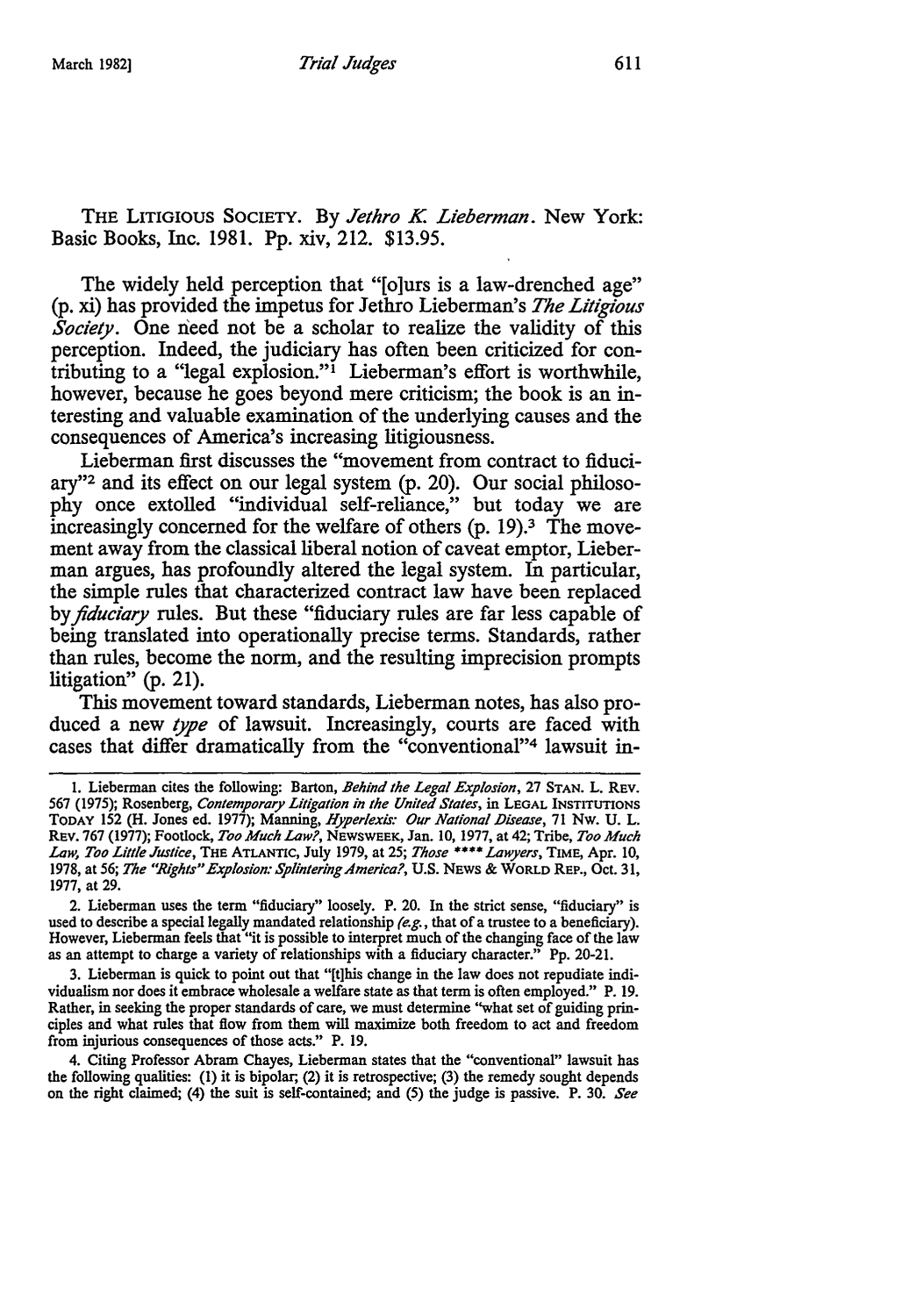volving two distinct parties and a concrete wrong. The parties in this "new style"5 of litigation "frequently number many more than two and are rarely precisely identifiable" (p. 30). Similarly, the notion of a past "wrong" has become much less concrete; suits often involve ongoing or even future activity. Lieberman asserts that the increasing use of this new type of suit evinces a judicial preference for "total redress": "In essence, total redress stands for the proposition that no moral society can permit *any injury* to stand unredressed" (p. 31).

Our courts, Lieberman admits, have not yet implemented a system of total redress (p. 32). He believes, however, that total redress will eventually predominate. To demonstrate just how far in this direction courts have gone, he briefly describes five areas where litigation has mushroomed in recent years: products liability, medical malpractice, environmental protection, public institutions, and governmental immunity. Although it is not possible to treat all of these areas comprehensively in so short a book, Lieberman successfully presents a critical and lucid overview of each.

Despite these recent changes in the style of litigation, Lieberman ultimately concludes that litigation continues to serve a vital function in today's society. This conclusion, however, is not reached lightly; Lieberman appreciates the limitations and the excesses of our judicial system. For example, he lists six products liability cases where courts ignored traditional limits by reading into "the defectiveness standard their ultimate preference for total redress" (p. 45). Unfortunately, such examples of judicial excess are not uncommon, and Lieberman's more difficult task is to examine critically the reasons behind such opinions and the feasibility of alternative solutions.<sup>6</sup> In short, he believes that consumer lawsuits have been necessitated by industrial indifference to safety. He acknowledges that reforms may lessen the need for products litigation, but concludes that, in the final analysis, "reduction in litigation can come only from a substantial change in the methods of industry and a public perception that business is devoting major attention to safety" (p. 64). Until the public's demand for safety is met, Lieberman predicts, litigation will continue unabated and "in the great run of cases for quite good reason" (p. 65).

Chayes, *The Role of the Judge in Public Law Litigation,* 89 HARV. L. REV. 1281, 1282-83 (1976).

*<sup>5.</sup>* The "new style" of lawsuit has, in part, these qualities: (I) it may involve an abstract collection of people or a nonidentifiable person; (2) it may concern future or ongoing acts; (3) it may involve intangible harm and the relief is not necessarily deducible from the nature of the harm; and (4) the court's involvement may continue indefinitely. P. 31.

<sup>6.</sup> In the area of products liability, for example, Lieberman notes that possible alternatives to litigation include a return to a market standard, no-fault insurance, workers' compensation, government regulation, overhauling certain aspects of tort law, and reforming industry. Pp. 52-65.